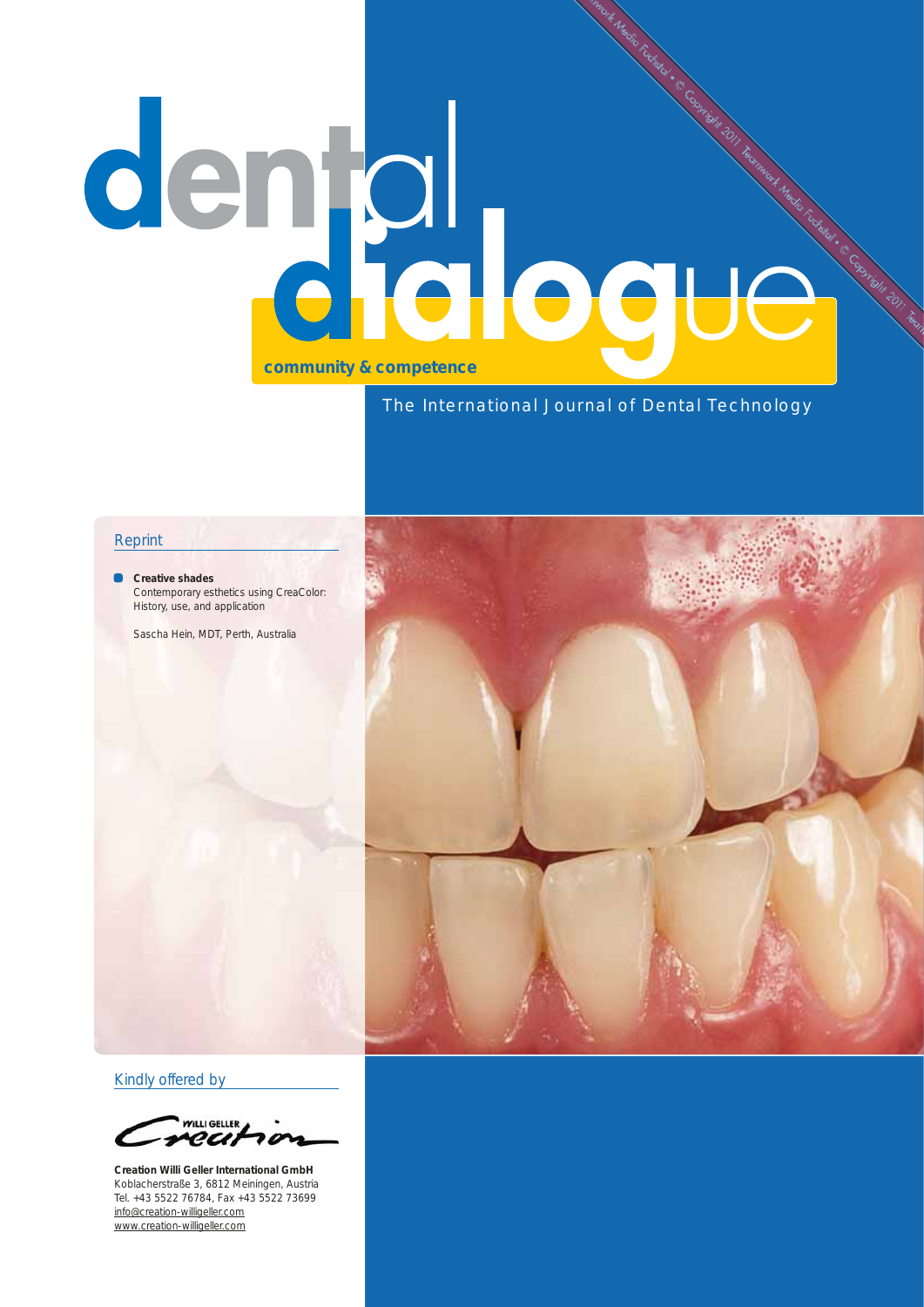Contemporary esthetics using CreaColor: History, use, and application

# Creative shades

Sascha Hein, MDT, Perth, Australia

"Why travel far when the good is so close!" This aphorism is perfectly applicable to the essence of this paper. Oral Designer Sascha Hein demonstrates impressively what the staining technique – which some had already pronounced dead – can accomplish, presenting three exemplary solutions. The combination with other build-up techniques makes it possible to create restorations that are indistinguishable from nature's original. So why embark on cumbersome new paths when the old-new techniques deliver impressive results?

Although their use was once frowned<br>hypon, modern ceramic stains are to-<br>due sounted emperating "most materials" day counted among the "smart materials." They are versatile and deliver tremendous effects with minimal effort. Ceramic stains were originally used only to accentuate surfaces. Today, howe0.ver, there are many more applications, making life a little easier when it comes to creating natural-looking dental restorations in the laboratory.

# Historic perspective

It has been 23 years since the now legendary Creation ceramic veneering system by *Willi Geller* was first presented. At that time, the ceramic system developed by the master from Zürich set esthetic standards – standards that have stood the test of time. It is no coincidence that some of our most famous colleagues from around the world use this sophisticated ceramic system for professionals on an everyday basis.

New inventions in 1988 included *Willi Geller's* opaque dentins, but also the stain and modifier sets, MakeUp and InNova, that are part of the system (Figures 1 and 2). Willi Geller Creation showed not only the courage to tackle natural esthetics but also the intelligence to devise a logical system. For the first time, pigments were not just arranged by color attributes alone, but also by their marking or translucent properties. A special highlight was, and continues to be, the legendary InNova set of modifiers that impresses with its natural shades and fluorescence appearance. That InNova was designed exclusively for mixing into the still moist ceramic material was perceived with as much excitement as controversy by the dental world. Further developments in the mid-90s led to the introduction of the MakeUp Instant system with its fast-dissolving properties – reminiscent of instant coffee. These properties ensure that the stains diffuse into the ceramic material rather than just sticking to the outside.

The veritable avalanche of new materials in the last ten years has instilled in many users a longing for more simplicity through greater flexibility. This has now been made possible with modern technology.

#### Neo means new!

At a time when many manufacturers try to impress their customers mostly with product packaging, the focus at Willi Geller Creation has remained firmly on the content. Admittedly, though, esthetically gifted technicians will find that CreaColor is delivered in a simple but quite "sexy" package (Figure 3). The main components are the MakeUp Neo and InNova Neo ranges (Figure 4). Both systems cover the most common shades of their well-proven predecessors and have the same well-known properties. But there is one difference: The materials are now low-fusing and can be applied across the entire CTE range of all veneering and framework ceramics, from all-ceramic systems to metal-ceramics.

- Esthetics
- Ceramic stains • Metal ceramics
- Veneering ceramics
- Zirconia

#### **Category**

Product-related user report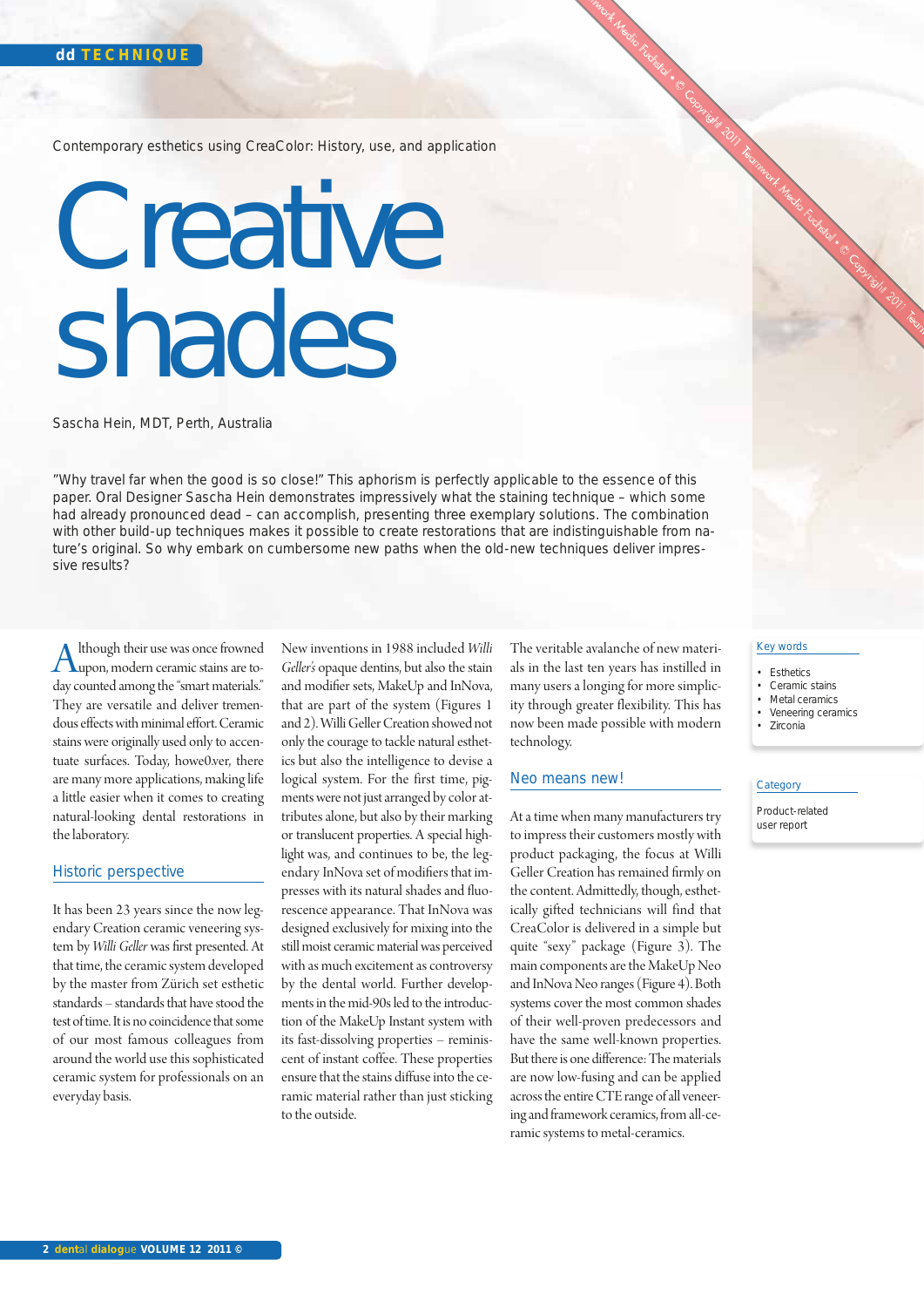

Figures 1 and 2 Birth of a Legend: By introducing the InNova modifiers and MakeUp stains in 1988, Willi Geller Creation showed not only the courage to tackle natural esthetics but also intelligence to devise a logical system. For the first time, pigments were not just arranged by color attributes alone, but also by their marking or translucent properties. A special highlight was, and continues to be, the legendary InNova set of modifiers that impresses with its natural shades and fluorescence appearance.

#### External application of MakeUp Neo

One of the most common indications for the new CreaColor stains is shade matching for pressed ceramic restorations. Little helpers definitely make life easier, such as a handy but well-structured palette (Figure 5). After the wax-up, performed using standard procedures (Figure 6), and pressing, the fissures and then the body portion of the lithium disilicate restorations are painted to support the base hue and chroma (Figures 7 and 8). The 17 fluorescent and translucent MakeUp Neo stains cover a wide temperature range. They can be fired as needed, from 760 °C to 900 °C (Figure 9). After only one additional glaze firing, the pressed lithium disilicate restorations have obtained a smooth satin finish (Figures 10 and 11). After etching the cementing surfaces and cleaning the restorations, they can deliver to the dentist (Figure 12).



Figures 3 and 4 The new CreaColor kit consists of the MakeUp Neo stains and the InNova Neo modifiers, which are now low-fusing and therefore widely applicable – from all-ceramics to metal-ceramics. Even the packaging is functional: Small magnets make for a self-closing CreaColor box.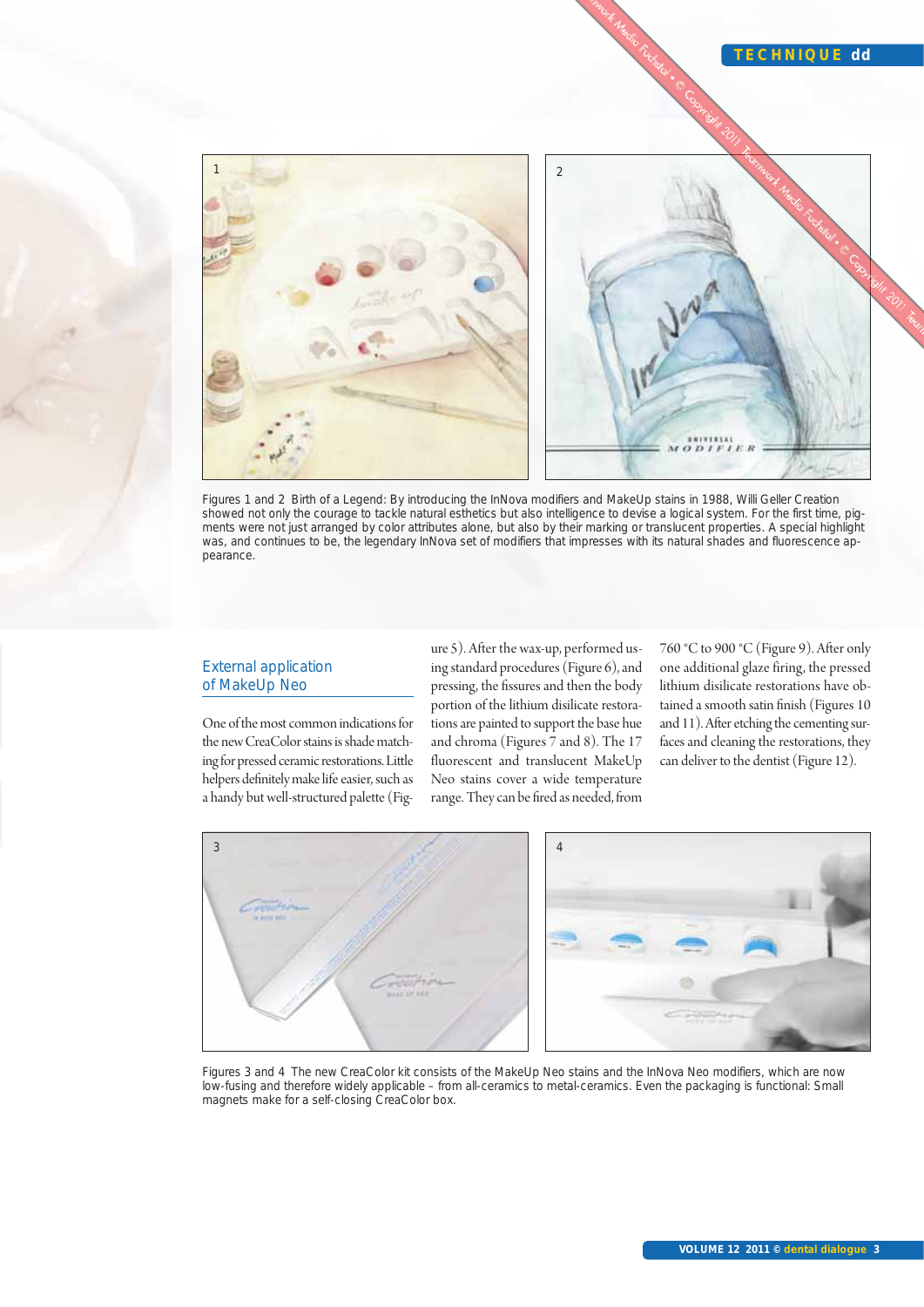Figure 5 Little helpers make life easier: the handy Aqualine palette is small but well-organized.Í لومة

Figure 6 One of the most common indications for the new CreaColor stains is creating the shade for pressed ceramic restorations.





Figures 7 and 8 After pressing, the fissures and then the body portion of the lithium disilicate restorations are painted to support the base hue and chroma.



Figure 9 The 17 fluorescent and translucent MakeUp Neo stains cover a wide temperature range. They can be fired as needed, from 760 °C to 900 °C.



Figures 10 and 11 After only one additional glaze firing, the pressed lithium disilicate restorations have obtained a smooth satin finish.



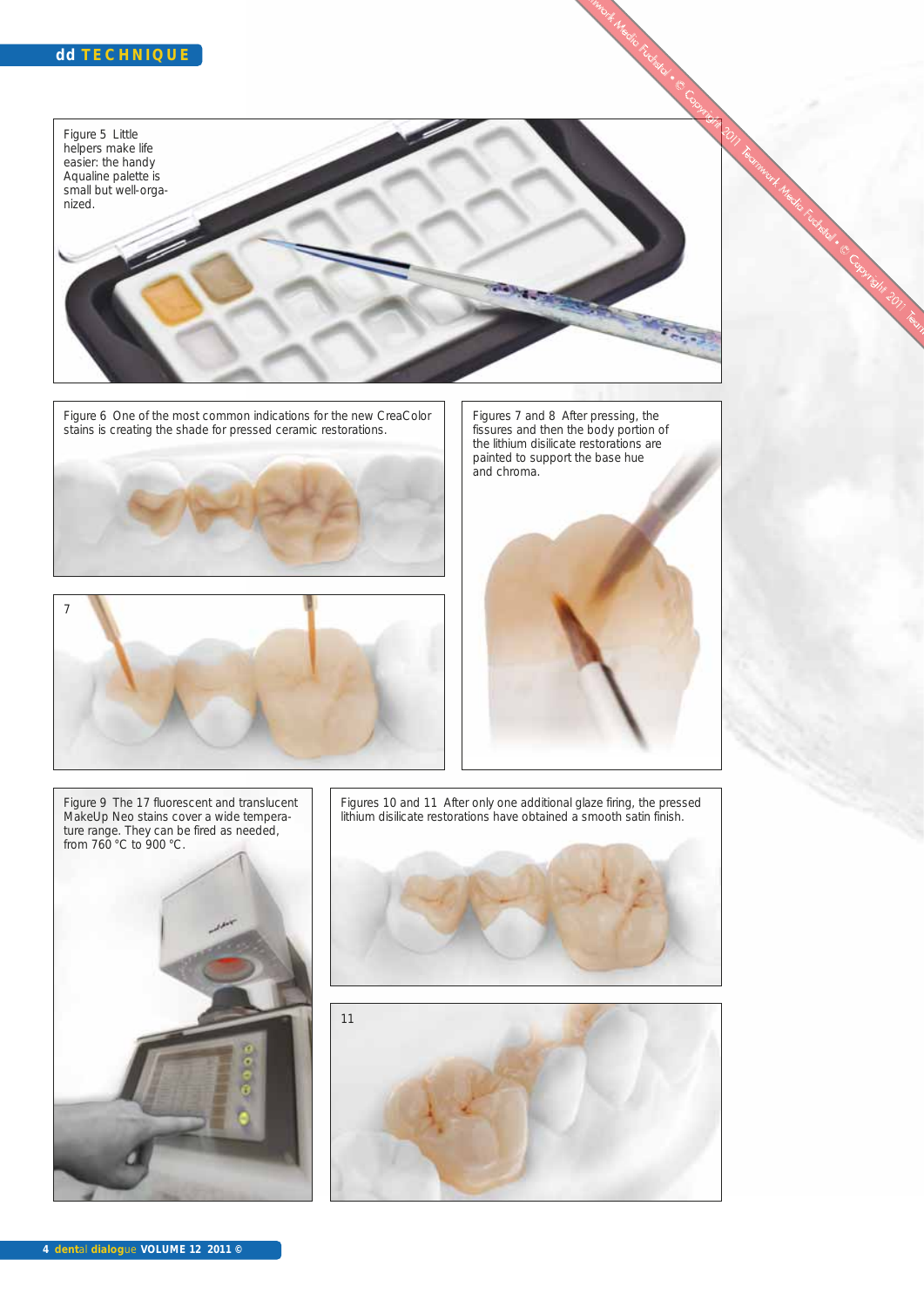

Figure 12 The etched and cleaned restorations are ready for delivery.



Figures 13 and 14 The InNova Neo modifiers can be used for all-ceramic and traditional metal-ceramic restorations. In this clinical case, the upper right central incisor (tooth 11) was to receive a metal-ceramic crown.

# Esthetics Now! Internal application of InNova Neo

The InNova Neo modifiers can also be used for all-ceramic and traditional metalceramic restorations. In the clinical case described below, the upper right central incisor (tooth 11) was to receive a metalceramic crown (Figures 13 and 14). Obviously, custom results require custom instruments. For these instruments to be easy to use, they should be small and light and tailor-made for the user (Figure 15). The dentin core is first built up to full anatomic contour and then dried with blotting paper (Figure 16). Blotting paper slowly absorbs any liquid still present in the ceramics (residual moisture). This prevents the various ceramic and stain layers from getting mixed up. Ultimately, blotting paper supports a natural look of the build-up. The ceramic material should not dry out too much before more material is added or applied. Also, to be able to use the instruments on the ceramic material, it should have a minimum of residual moisture (Figure 17).

To imitate the bright, fluorescent cervical imbrication lines\*, parallel striations are first scraped from the dentin and then refilled with a moist mixture of BDA bleach dentin and InNova Neo 9 (white). To keep the ensuing effect from becoming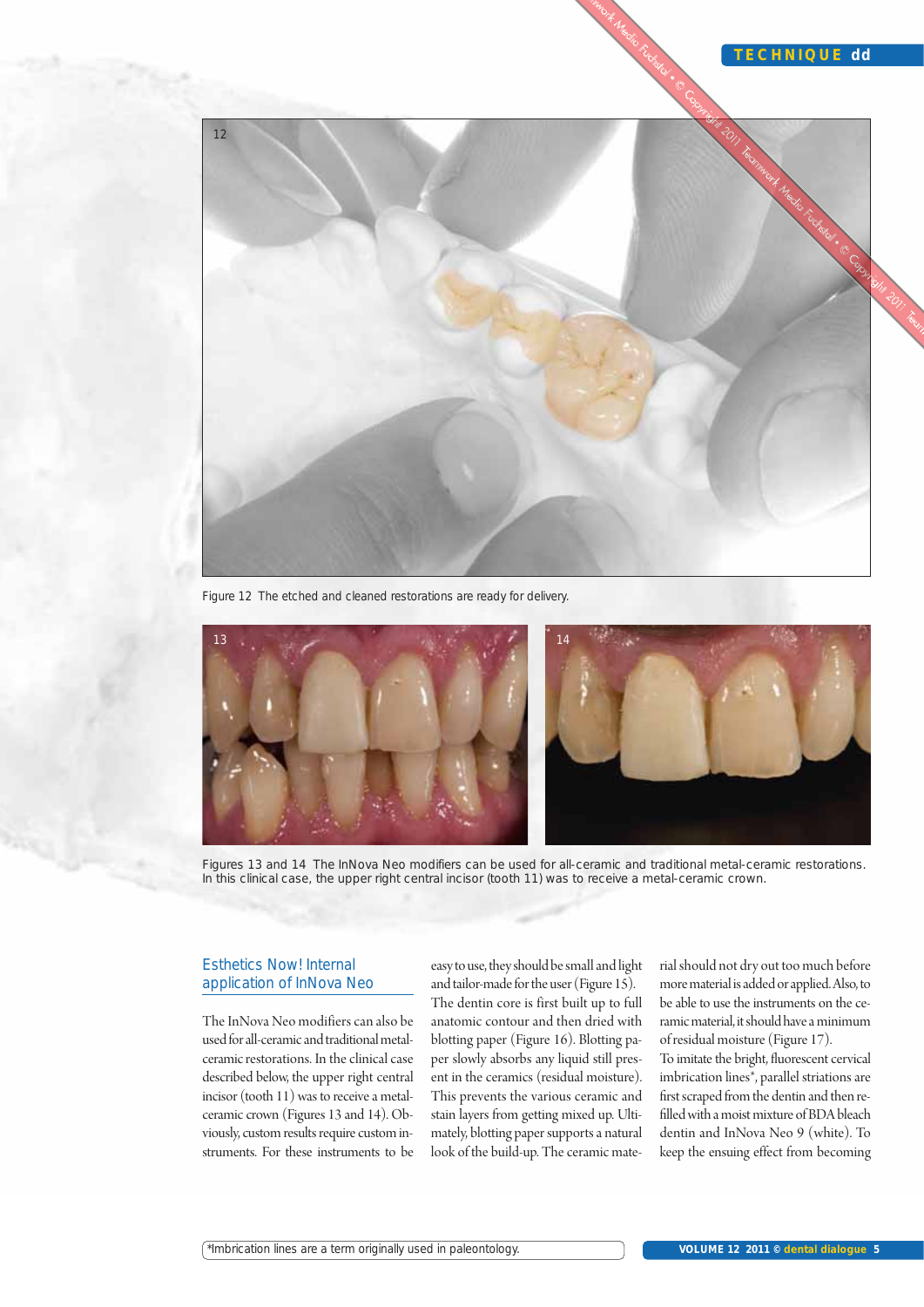

Figure15 Custom results require custom instruments. They should be tailored to the user and be small and light for precision and ease of handling. The handles of the tools shown here are made of Japanese balsa wood – light as a feather.



Figure 16 The dentin core is first built up to full anatomic contour and then dried with blotting paper (Figure 16). Blotting paper slowly absorbs the moisture from the ceramic, preventing the different layers from being mixed up by excessive high suction and supporting a natural look of the build-up.



Figure 17 The ceramic material should not be too dry for the cut-back. There should always be a minimum of residual moisture.

too salient, it is important to perform this step in the early stages of the build-up process. In this manner there will be sufficient space for enamel and dentin layers that attenuate the effect (Figure 18).

The next important step is to define the incisal translucency of the natural tooth (Figure 19). The 25-year-old incisal-plate technique devised by Willi Geller has shown itself to be excellently suited for this purpose. This plate is made of enamel and transparent materials and forms the basis for the incisal characteristics (Figure 20). In order to achieve lifelike, threedimensional mamelons, the technique by *Ulrich Werder* is applied. This technique builds up three small knolls on the incisal plate, providing an irregular foundation for the mamelons (Figures 21 and 22). A custom mixture of MakeIn and incisal is enriched with InNova Neo 2 (pink) and applied to the incisal plate. The tips of the mamelons are additionally customized with MakeUp Neo F5 (flamingo) (Figure 24).

Once additional enamel and transparent materials have been added (Figure 25), the next step is the imitation of the three-dimensional enamel cracks that are found in nature (Figure 26). This can be easily done using the knife technique. In this technique, which is very effective, InNova Neo Crackliner is applied to the edge of a knife, which is then drawn through the still wet ceramic material, preferably at a slight angle (Figure 27). An important aspect of the clinical case presented here is the patient's labial enamel hypoplasia\*\*, which causes the dark appearance in the depth. To imitate this, a pit is created in the wet ceramic with a knife (Figure 28) and filled with MakeUp Neo F8 (medium brown) (Figure 29). After firing, the tooth contour and texture are designed according to the Japanese approach (Figure 30). The desired luster of the restoration is defined by polishing prior to the glaze firing (Figure 31).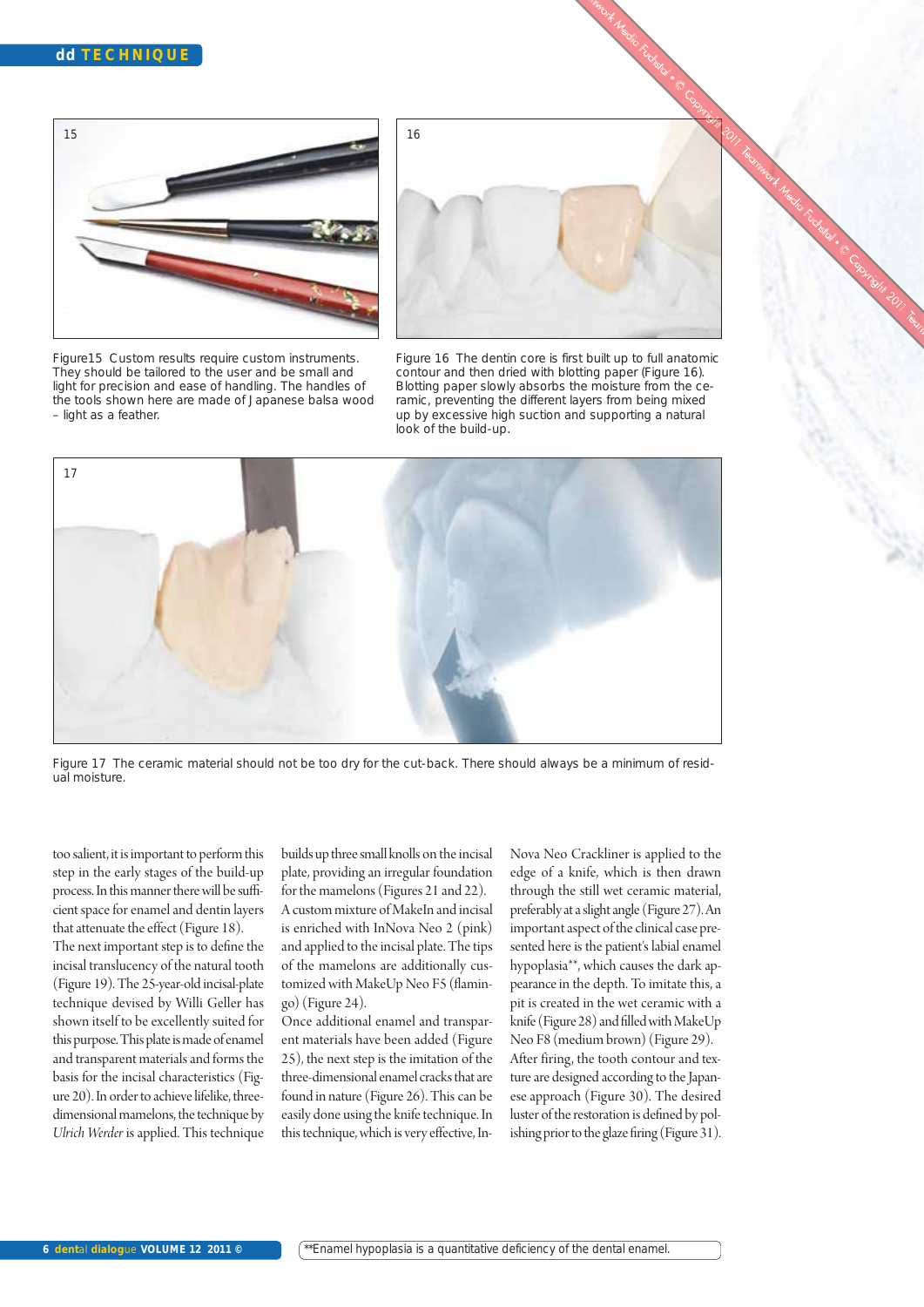#### **TECHNIQUE dd**



Figures 21 and 22 To achieve lifelike, three-dimensional mamelons, the technique devised by Ulrich Werder is applied. This technique builds up three small knolls on the incisal plate, forming an irregular foundation for the mamelons.



Figure 23 A custom mixture of MakeIn and incisal is enriched with InNova Neo 2 (pink) and applied to the incisal plate.







Figure 25 The entire tooth is covered with enamel and transparent material.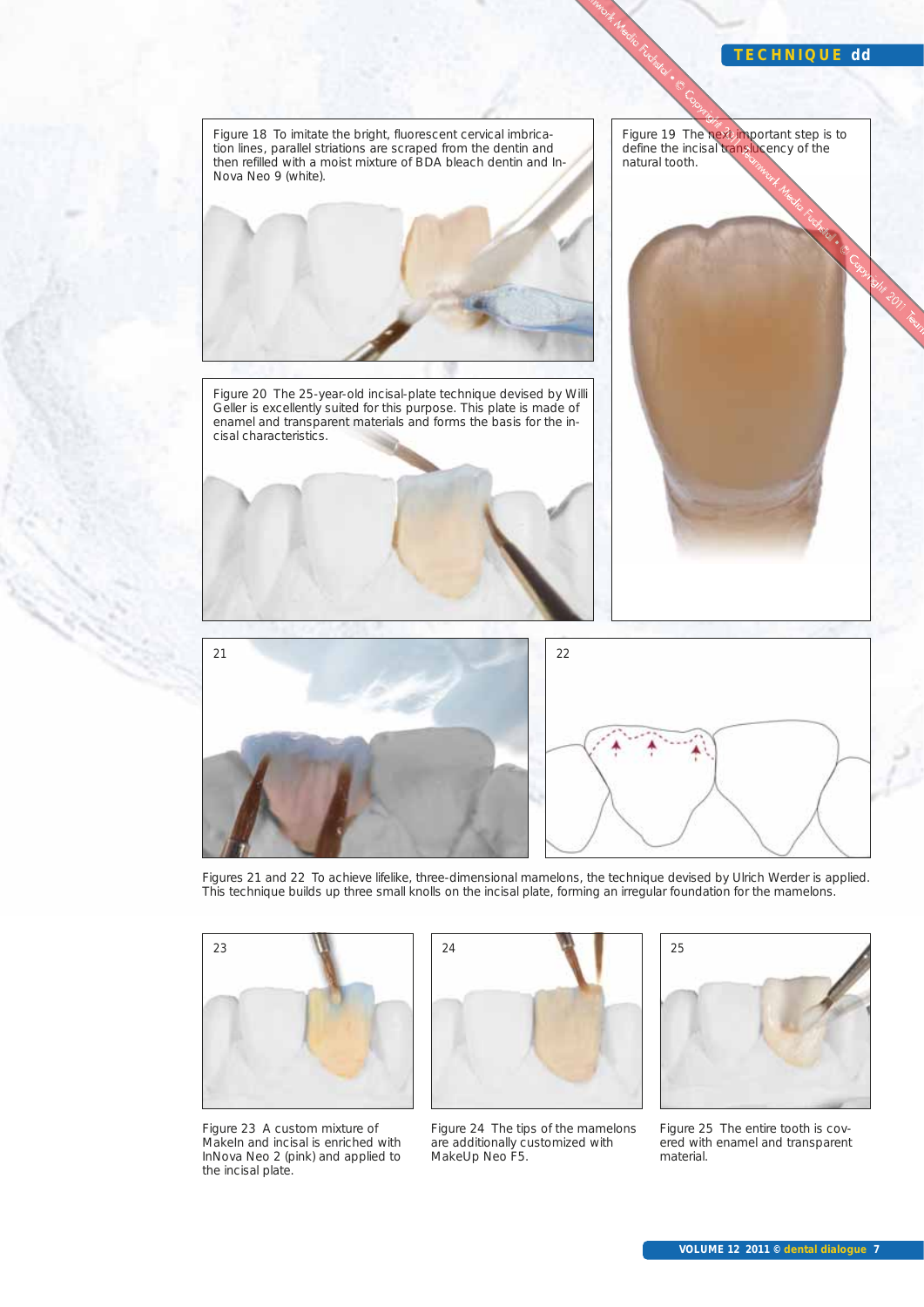

Figure 26 Once additional enamel and transparent materials have been added, the next step is the imitation of the three-dimensional enamel cracks found in nature.



Figure 27 This can be easily done using the knife technique. In this technique, which is very effective, InNova Neo Crackliner is applied to the edge of a knife and drawn through the still wet ceramic material, preferably at a slight angle.



Figures 28 and 29 An important feature of this particular case is the labial enamel hypoplasia, which turns dark in the depression. To imitate this, a pit is created in the wet ceramic with a knife and filled with MakeUp Neo F8 (medium brown).



31

Figure 30 After firing, the contour and texture are designed according to the Japanese approach.





Figures 32 to 34 Because of the low-fusing properties of MakeUp Neo stains, the final surface shade characteristics can be performed in accordance with the photographic data collected. This is done at low temperatures and does not affect the previously defined surface luster.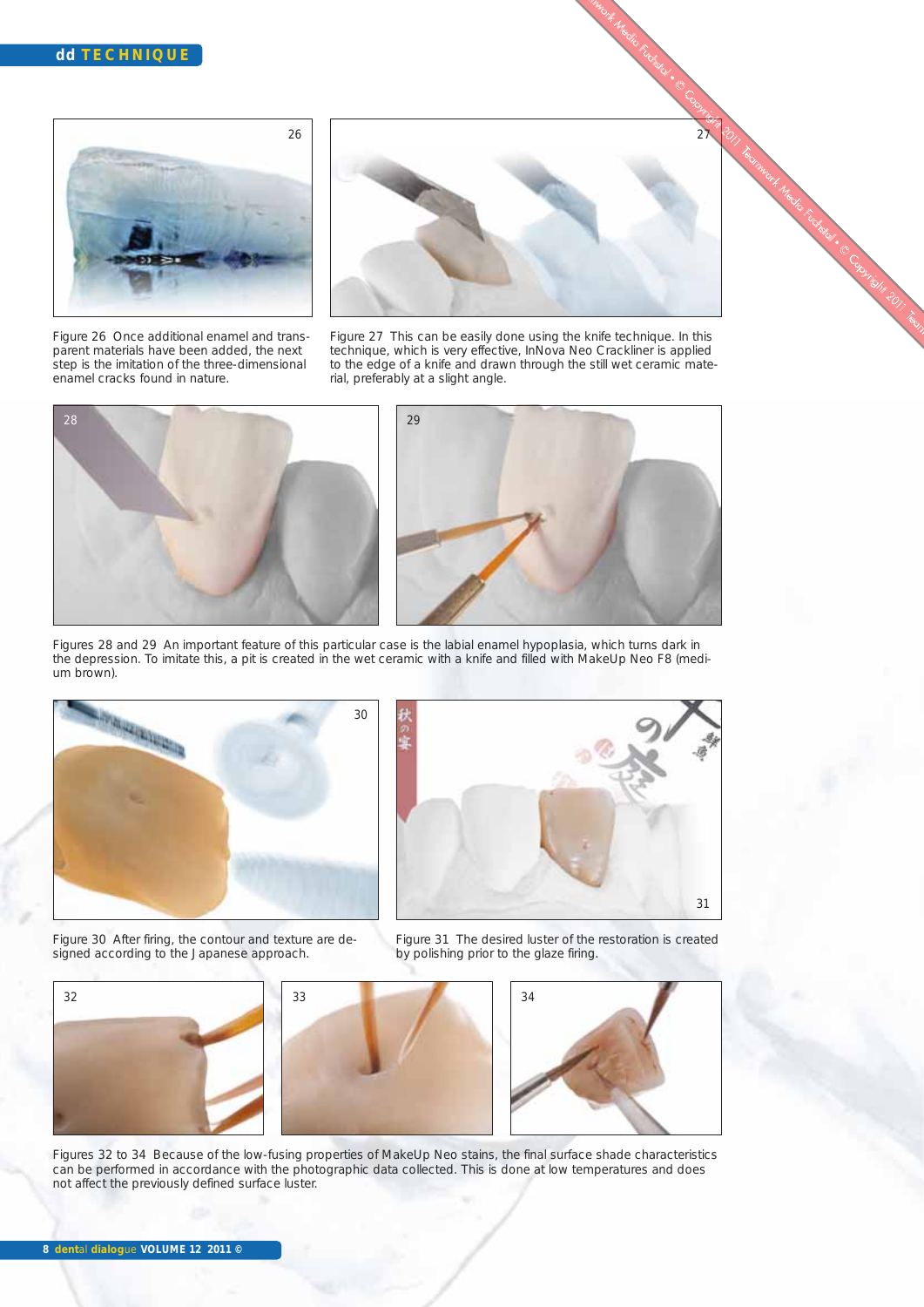

Figure 35 This approach allows us to achieve a individual look on the cast …





Since the MakeUp Neo stains are lowfusing, the final surface shade characteristics can be performed in accordance with the photographic data collected. This is done at low temperatures without affecting the previously defined surface luster (Figures 32 to 34). This approach allows us to achieve an individual look on the cast (Figure 35) as well as intraorally (Figures 36 and 37).

#### Zirconia frameworks

The second clinical case exemplifies the use of CreaColor stains. The excessively bright upper left central incisor (tooth 21) was to receive a zirconia-based allceramic crown (Figures 38 and 39). The CreaColor system contains an innovation that is very well suited for this purpose: the clear zirconia liner Frameshade Neutral (NT). Its purpose is to create strong fluorescence (Figure 40) and a secure bond between the veneer and the zirconia framework. This reliably prevents ceramic from being lifted off during the first firing. The clear liner can be used on white and on stained zirconia frameworks (Figures 41 and 42). After firing the Frameshade NT, the framework

should be sandblasted slightly to increase the surface area and thus to create a good bond with the ceramic veneer (Figure 43). To get even closer to the exact shade, the color of the zirconia framework can be characterized with MakeUp Neo or In-Nova Neo (Figure 44). The build-up procedure on zirconia is similar to the already described build-up on a metallic framework.

A grayish fluorescent zone just above the mid-labial is often found in natural anteriors (Figure 45). This important area can be imitated in the build-up by flowing in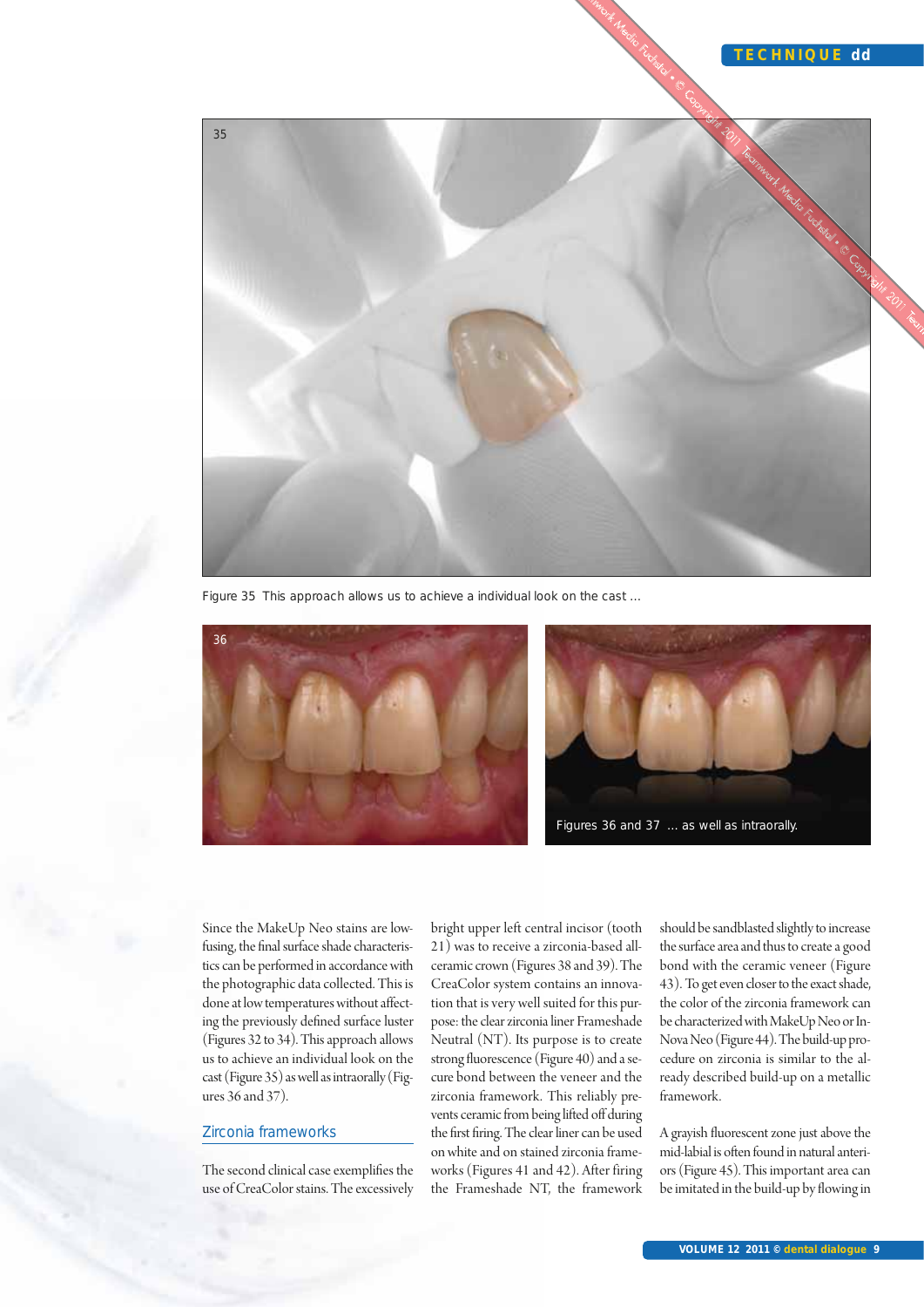



Figures 38 and 39 The second clinical case exemplifies the use of CreaColor stains. The excessively bright upper left central incisor (tooth 21) was to receive a zirconia-based crown.







Figure 40 The CreaColor system contains an innovation – the clear zirconia liner Frameshade Neutral. It creates strong fluorescence and ensures a good bond between the ceramic veneer and the zirconia framework.

Figures 41 and 42 Frameshade Neutral can be used on white and on stained zirconia frameworks.





Figure 43 After firing the Frameshade NT, the framework should be sandblasted slightly to create a good bond with the ceramic veneer.

Figure 44 To get even closer to the exact shade, the base color of the framework can be characterized with MakeUp Neo or InNova Neo.

InNova Neo. Like its predecessor from the MakeUp set, this material is of a highly fluorescent and complex gray shade (Figures 46 and 47). Natural mamelons are characterized by intense chroma and high fluorescence (Figure 48). This can also be imitating by flowing in MakeUp Neo (Figures 49 and 50). 2

A very precise characterization can still be achieved using the envelope technique by *Michel Magne*. Here, the restoration is cut back incisally after the first firing (Figure 51), then precision-stained with multiple intermediate firings (Figures 52 and 53). Once the incisal details match the natural example, they are coated with enamel and transparent materials (Figure 54) and finished (Figure 55). The enve-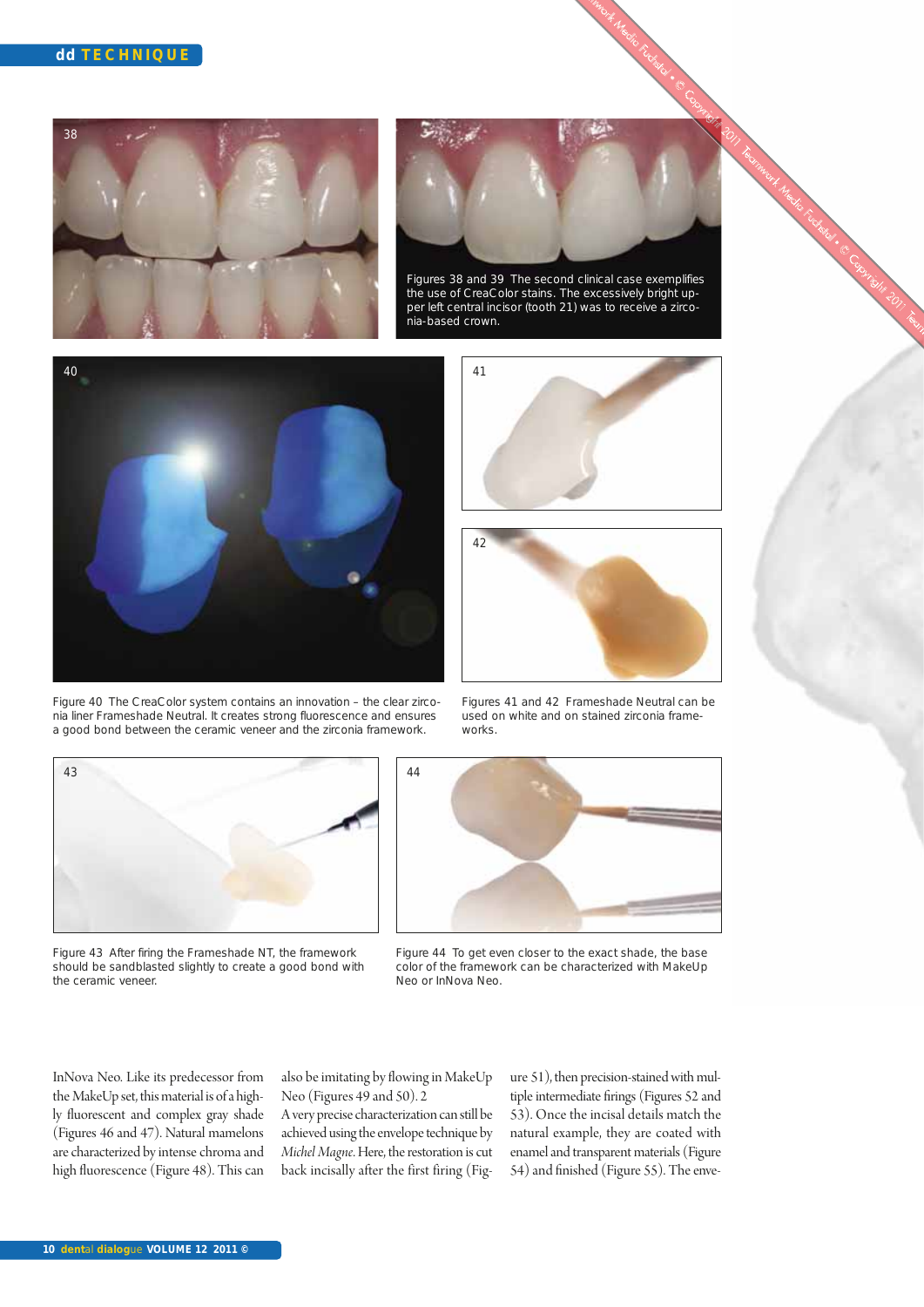## **TECHNIQUE dd**

recition VA NEO F



46







Figure 45 A grayish fluorescent zone just above the mid-labial is often found in natural

anteriors.



51

Figures 49 and 50 Both the chroma and the fluorescence can also be imitated by flowing in MakeUp Neo.

Figure 51 A very precise characterization can still be achieved using the envelope technique by Michel Magne. Here, the restoration is cut back incisally after the first firing.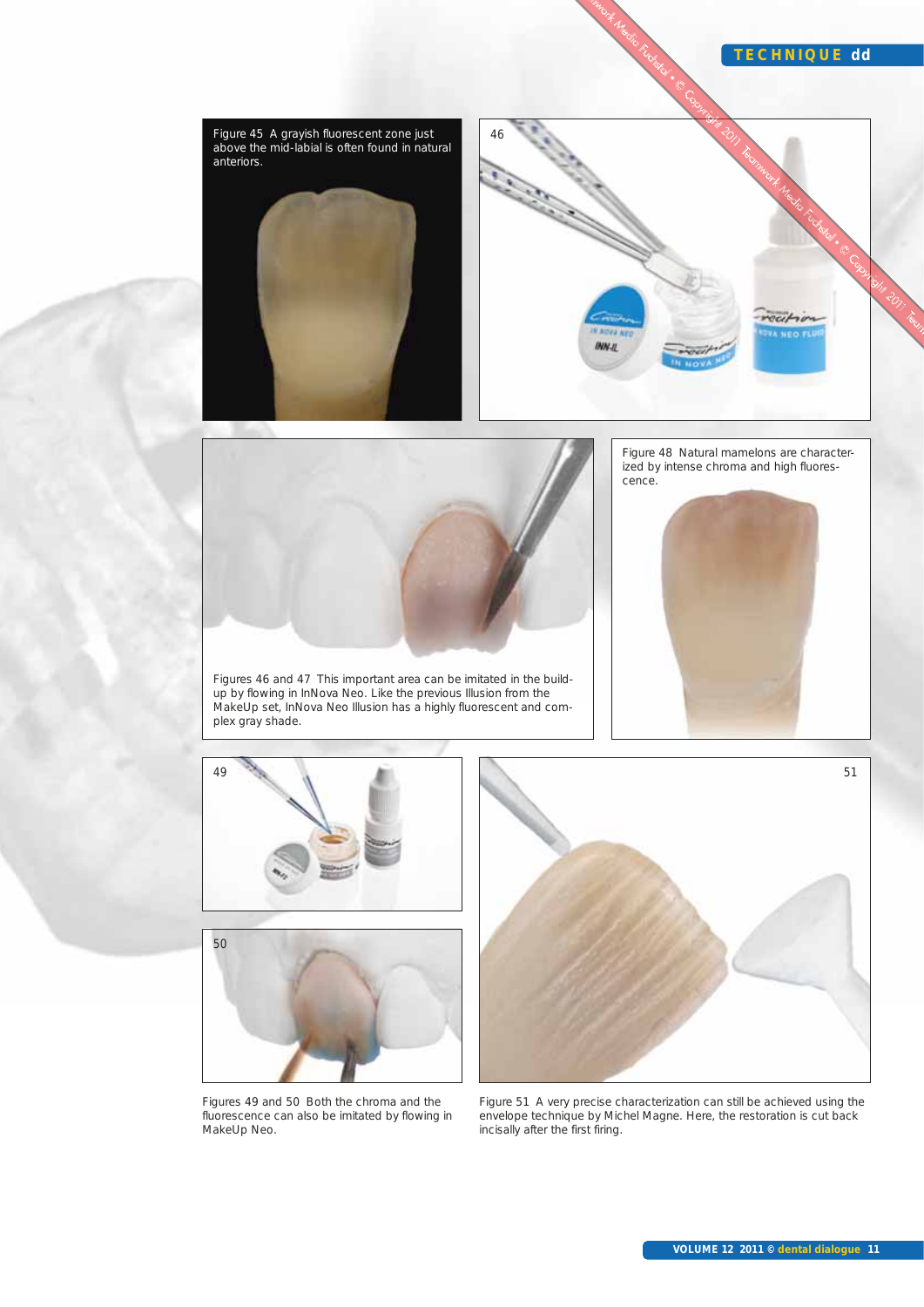



Figures 52 and 53 It is then precision-stained with multiple intermediate firings.



Figure 54 Once the incisal details are as close as possible to the natural example, they are coated with enamel and transparent materials.



Figure 55 The finished restoration on the cast.





Figures 56 and 57 The envelope technique represents a modern and reliable method for achieving an esthetically accurate result through the interaction of CreaColor with the traditional build-up technique.

lope technique represents a modern and reliable method to achieve an esthetically accurate result through the interaction of CreaColor with the traditional buildup technique (Figures 56 and 57).

#### **Summary**

Some tried and tested methods which had been out of fashion for a while are now back in the dental limelight in the wake of paradigm shifts and ongoing product development. The use of ceramic stains – once considered a form of "cheating" – is no exception. The list of "renaissance" techniques includes copy milling (Celay), the platinum foil technique and, more recently, the directly screw-retained implant-supported crown, which had almost fallen into oblivion in Germany (Figures 58 to 60). So new is actually old – but better!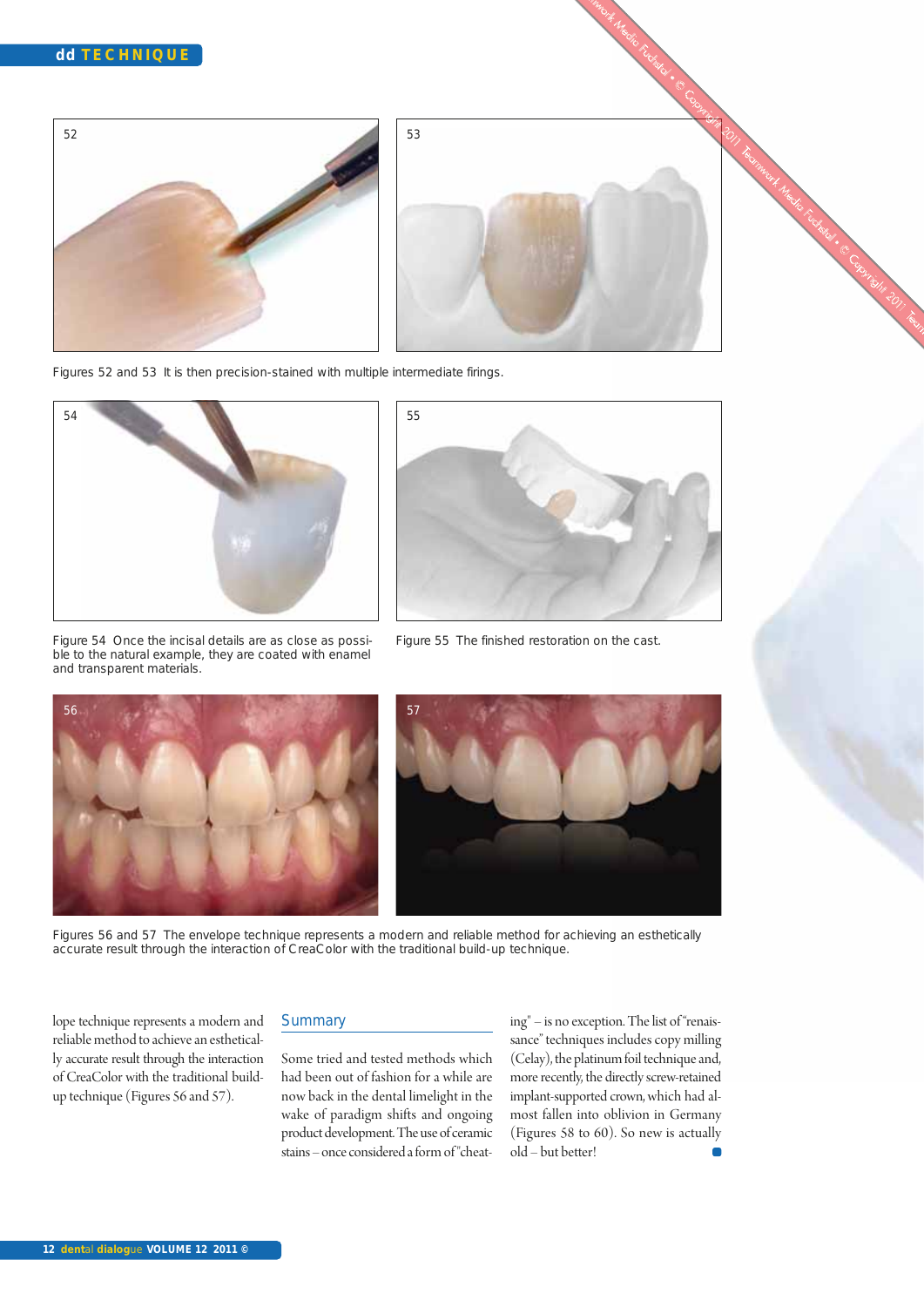

Figure 58 Some tried and tested methods that have been out of fashion for a while are now back in the dental limelight. Ceramic stains, once considered "cheating," have resurfaced as a modern technique – just like the classic occlusally screw-retained crown.



# **Product list**

#### **Product**

Mixing tray Computer Investment Camera system - Body - Flash - Lens Ceramic furnace Alloy Palette Stains and modifiers Dental stone Carving wax Music Pressable ceramic Ceramic pressing furnace Veneering ceramics Zirconia

#### **Name**

Aqualine Professional Mac Pro Fujivest Platinum

EOS 5D Mk III Auto Duo Flash Apo Macro Elmarit-R Austromat 424 Oral Design Edition V 92 Aqualine CreaColor, MakeUp Neo, InNova Neo Fujirock Pearl White Milling wax, Hans-Jürgen Stecher Bonobo, "Black Sands" IPS e.max press Austromat 654 Press-i-dent Creation CC and Zi-F Lava

#### **Manufacturer/distributor**

Willi Geller Creation/AmannGirrbach Apple GC Europe

**TECHNIQUE dd**

Canon USA Novoflex Leica Dekema Cendres+Métaux Willi Geller Creation/AmannGirrbach Willi Geller Creation/AmannGirrbach GC Europe Stecher Zahntechnik Ninja Tune Ivoclar Vivadent Dekema Willi Geller Creation/AmannGirrbach 3M ESPE

#### **About the author**

Sascha Hein lives and works in Perth, Western Australia.

**Address for correspondence**

Sascha Hein, MDT • Oral Aesthetics Perth • Unit 6, 5 Rockingham Road Hamilton Hill WA 6163 · Australia · www.oral-design.com.au

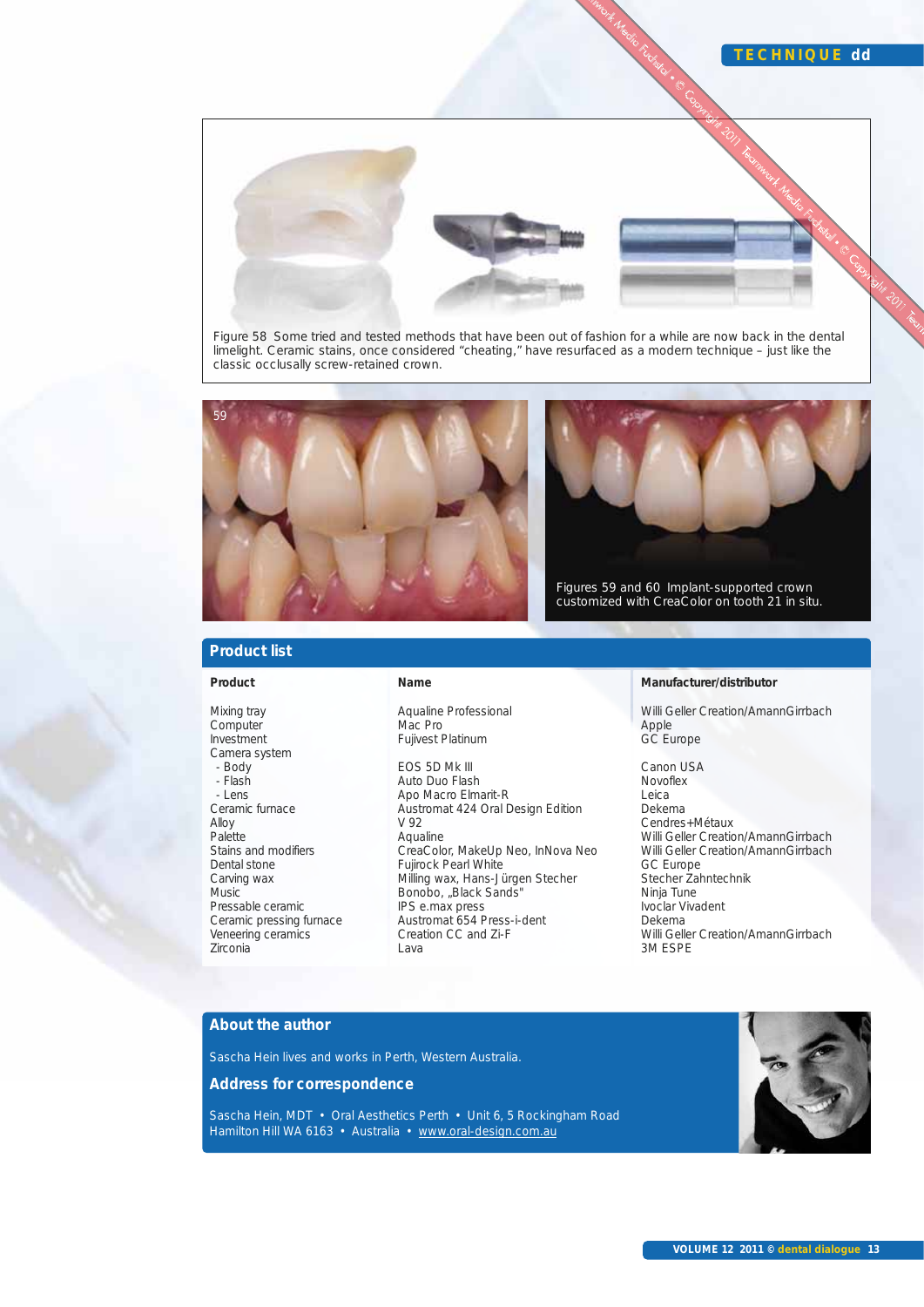CREATION WILLI GELLER INTERNATIONAL - SIM<sup>2</sup> LY BRILLIANT







The Brilliance of CreaColor • utmost colour brilliance for internal and external colouring • versatile and efficient: one system for all ceramics! • high colour accuracy and fidelity thanks to high-quality materials • natural colour effect due to very high fluorescence values • easy to handle: can be mixed together and can be corrected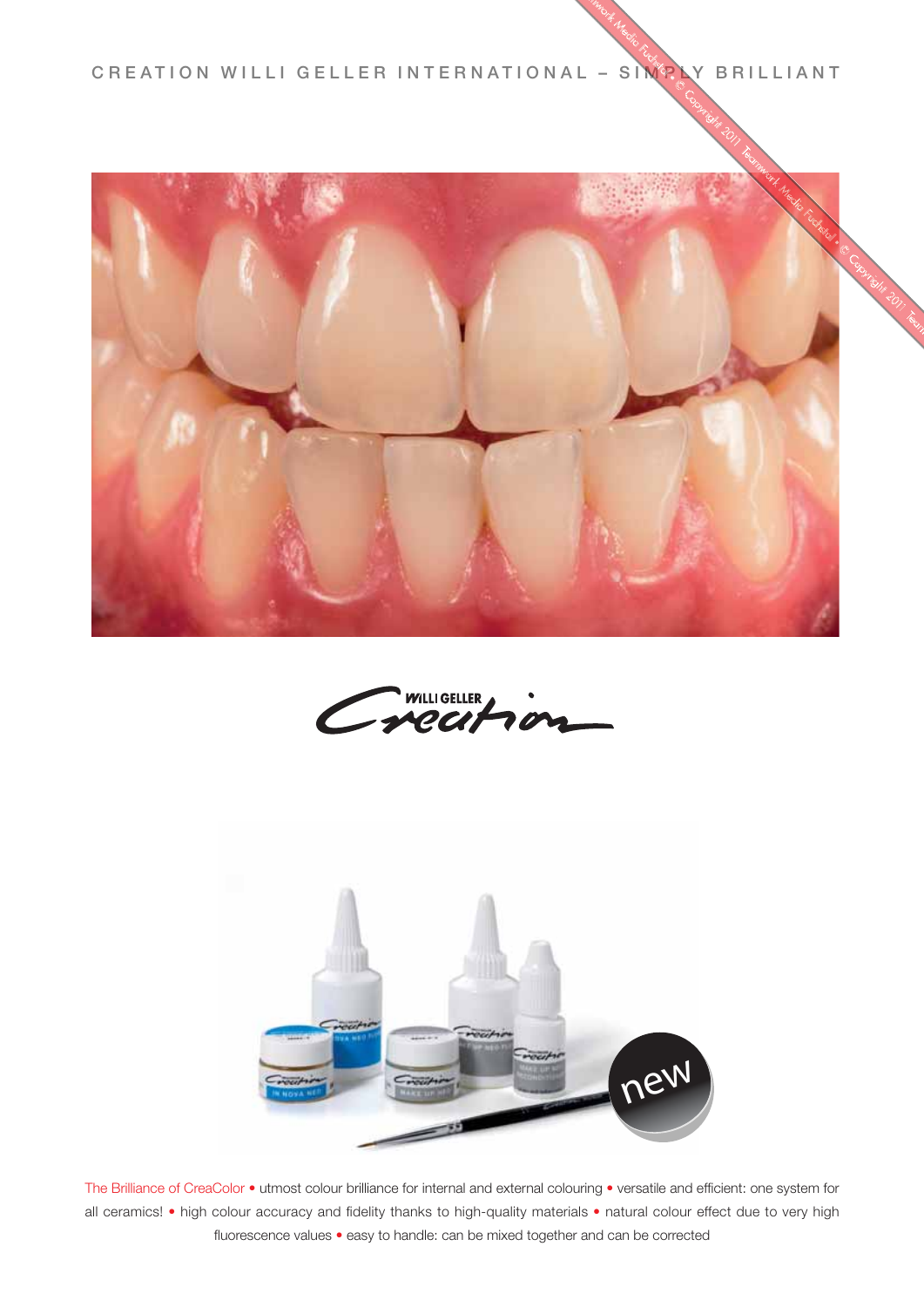# **CREACOLOR: MAKE UP NEO & IN NOVA NEO OCAERC PUEKAM:ROLO AVONNI&OEN OEN**

# $MAKE$  UP NEO:

**intensive colour character, efficient to use** 

## **Indications:**

- (Creation CP, CP ZI, CP L&M) • internal staining of pressed or fired dentine cores
- external staining of all pressed ceramics
- external staining of all layered ceramics (Creation CC, ZI-F,<br>AV, LF and TI) AV, LF and TI)
- admixing for intensifying or individualising layered ceramic<br>• characterising zirconium dioxide (with the aid of Frame • admixing for intensifying or individualising layered ceramic
- Shade FS NT)





# IN NOVA NEO:

**naturally coloured light dynamics and fluorescence** 

## **Indications:**

- admixing for intensifying or individualising layered ceramic
- staining zirconium dioxide frames for tooth-coloured shading dioxide surface and for characterising the white or pre-stained zir conium dioxide frames for tooth-coloured shading<br>aracterising the white or pre-stained zirconium<br>face<br>f depth effect and simulation of three-dimensional
- imitation of depth effect and simulation of three-dimensional cracks